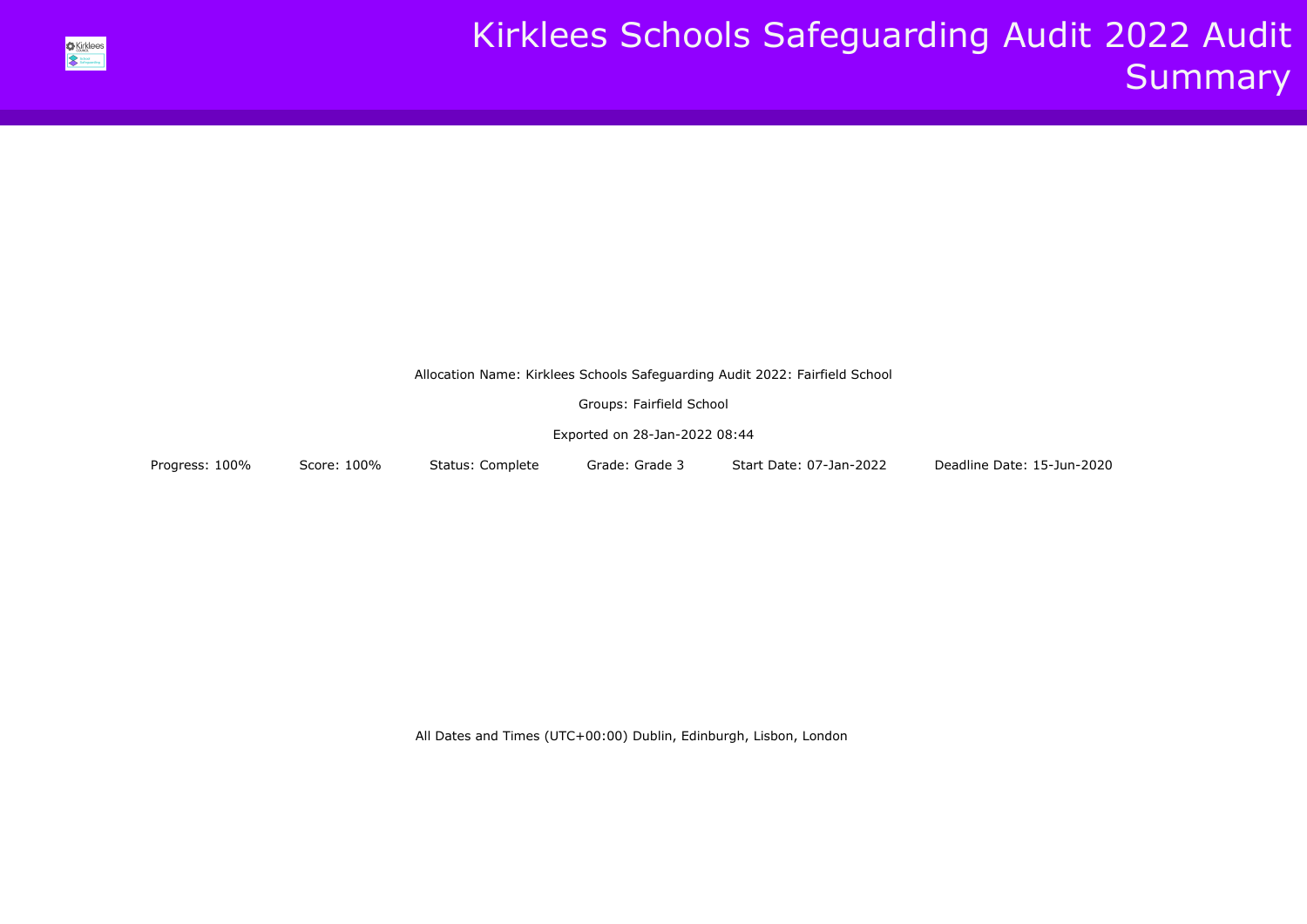|                | Title                                                                                                                                                                                                                                     | Progress | Status   | Score | Grade      |
|----------------|-------------------------------------------------------------------------------------------------------------------------------------------------------------------------------------------------------------------------------------------|----------|----------|-------|------------|
| $\mathbf{1}$   | Management of Safeguarding                                                                                                                                                                                                                | 100%     | Complete | 100%  | Grade 3    |
| 1.1            | Please provide the full name of your school / college                                                                                                                                                                                     |          | Complete | $0\%$ | Not Scored |
| 1.2            | Does your school have an up to date safeguarding policy and child protection procedure which has<br>been reviewed and signed off by your school governing body                                                                            |          | Complete | 100%  | Grade 3    |
| 1.3            | Does the school use the appendices and pathways included in the LA model safeguarding policy for<br>schools and colleges as a support and guide for decision making                                                                       |          | Complete | 100%  | Grade 3    |
| 1.4            | The school have a named person on the senior leadership team who holds the post of Designated<br>Safeguarding Lead, please provide contact details                                                                                        |          | Complete | 100%  | Grade 3    |
| 1.5            | The school has at least one person holding the role of Deputy Designated Safeguarding Lead, please<br>provide contact details                                                                                                             |          | Complete | 100%  | Grade 3    |
| 1.6            | Is the DSL always available (during term time school hours) for staff in the school or college to<br>discuss any safeguarding concerns                                                                                                    |          | Complete | 100%  | Grade 3    |
| 1.7            | Do you have adequate and appropriate DSL cover arraangements for any out of hours/out of term<br>activities                                                                                                                               |          | Complete | 100%  | Grade 3    |
| 1.8            | Do you have a photograph or your DSL and Deputy DSL(s) displayed in school so that pupils, staff<br>and all visitors know who is responsible for safeguarding                                                                             |          | Complete | 100%  | Grade 3    |
| 1.9            | Do you have the LA Duty and Advice pink poster displayed in school at various points including the<br>school reception area                                                                                                               |          | Complete | 100%  | Grade 3    |
| 1.10           | How do you ensure your current staff have read and undersood your safeguarding policy and child<br>protection procedure                                                                                                                   |          | Complete | 100%  | Grade 3    |
| 1.11           | Do you make a copy of your safeguarding policy available to parents on request and is the policy<br>available on your school website                                                                                                      |          | Complete | 100%  | Grade 3    |
| 1.12           | Does school have an up to date staff code of conduct in place and can you ensure all staff have read<br>that document.                                                                                                                    |          | Complete | 100%  | Grade 3    |
| 1.13           | Are the views / voice of your pupils/students incorporated into your policies                                                                                                                                                             |          | Complete | 100%  | Grade 3    |
| 1.14           | Does your school have an up to date online safety policy in respect of pupils and staff, which is linked<br>to the schools safeguarding policy. Is this updated on a regular basis and supported by the use of<br>Acceptable Use Policies |          | Complete | 100%  | Grade 3    |
| $\overline{2}$ | Wider safeguarding procedures                                                                                                                                                                                                             | 100%     | Complete | 100%  | Grade 3    |
| 2.1            | Are school providing education to pupils incorporating a broad spectrum of safeguarding related<br>subjects which recognises that a one size fits all approach may not be appropriate for all children                                    |          | Complete | 100%  | Grade 3    |
| 2.2            | Do all staff and visitors check in at school reception and undergo ID checks before being issued with<br>an appropriate form of school identification.                                                                                    |          | Complete | 100%  | Grade 3    |
| 2.3            | How do pupils/students know who they can talk to if they have concerns they are worried about.                                                                                                                                            |          | Complete | 100%  | Grade 3    |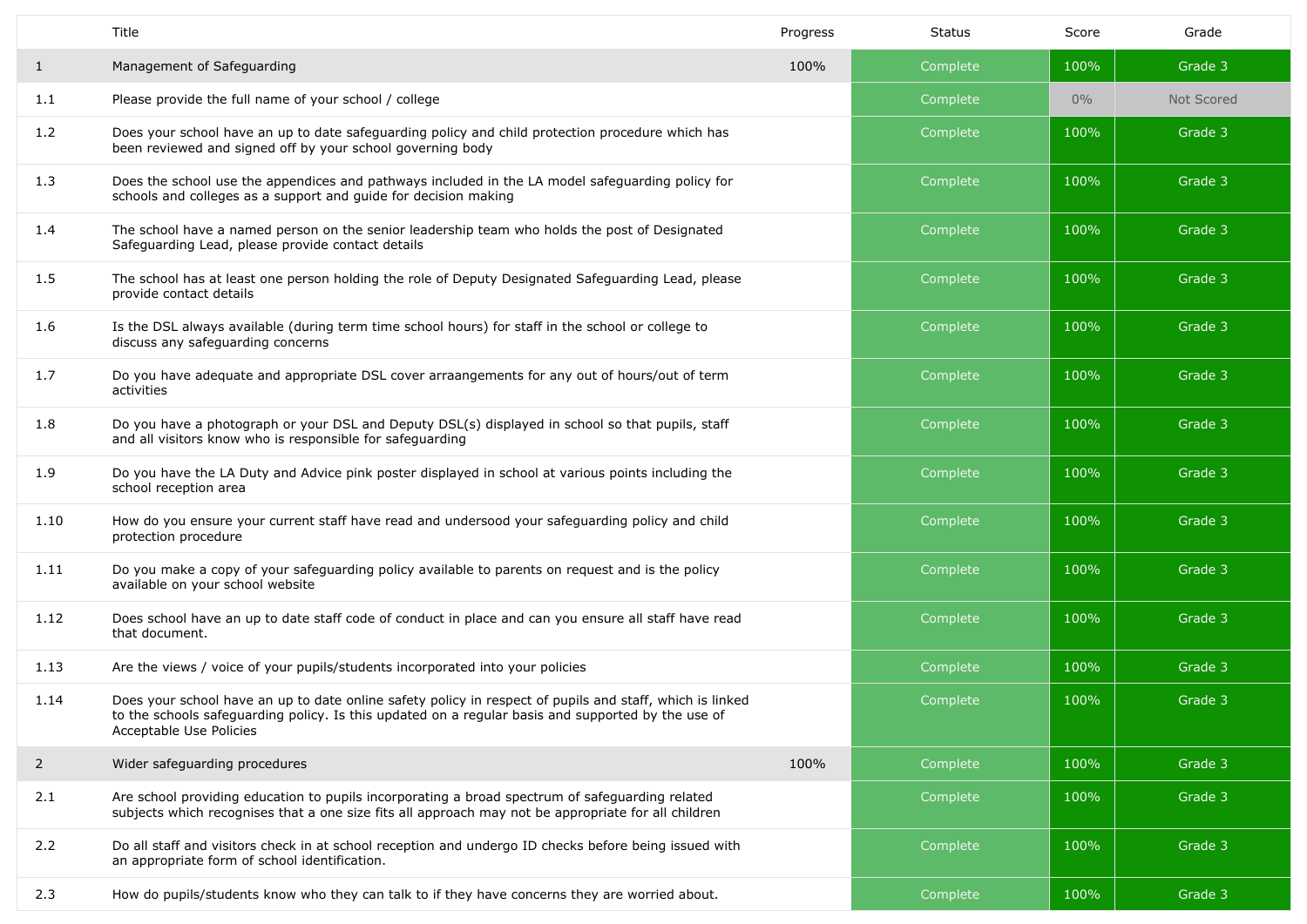|     | Title                                                                                                                                                                                                                                                | Progress | <b>Status</b> | Score | Grade   |
|-----|------------------------------------------------------------------------------------------------------------------------------------------------------------------------------------------------------------------------------------------------------|----------|---------------|-------|---------|
| 2.4 | Appropriate filters and monitoring systems are in place to protect children from potentially harmful<br>online material.                                                                                                                             |          | Complete      | 100%  | Grade 3 |
| 2.5 | Does school have comprehensive procedures in place around children missing education                                                                                                                                                                 |          | Complete      | 100%  | Grade 3 |
| 2.6 | Do school have effective procedures in place for notifying the local authority when pupils are admitted<br>from schools outside of the LA or transferred to schools outside of the LA                                                                |          | Complete      | 100%  | Grade 3 |
| 2.7 | Is there evidence that staff are aware of pupils who are vulnerable or at risk and that concerns have<br>been recorded appropriately and shared with the DSL                                                                                         |          | Complete      | 100%  | Grade 3 |
| 2.8 | Do all staff in school engaged in the role of Designated Safeguarding Lead or Deputy Designated<br>Safeguarding Lead receive appropriate supervision and support specific to their role                                                              |          | Complete      | 100%  | Grade 3 |
| 3   | Governance                                                                                                                                                                                                                                           | 100%     | Complete      | 100%  | Grade 3 |
| 3.1 | Do you have a governor with responsibility for safeguarding who is not a member of staff and is<br>suitably trained in that role                                                                                                                     |          | Complete      | 100%  | Grade 3 |
| 3.2 | Have the governing body ensured that staff are aware of and have due regard to the principles of The<br>Data Protection Act 2018 and GDPR and understand that these do not prevent or limit the sharing of<br>information to keep children safe      |          | Complete      | 100%  | Grade 3 |
| 3.3 | Is safeguarding a standing item at your full Governing Body meeting                                                                                                                                                                                  |          | Complete      | 100%  | Grade 3 |
| 3.4 | where governing bodies or proprietors hire or rent out school or college facilities/premises to<br>organisations or individuals they should ensure that appropriate arrangements are in place to keep<br>children safe                               |          | Complete      | 100%  | Grade 3 |
| 4   | Safer Recruitment                                                                                                                                                                                                                                    | 100%     | Complete      | 100%  | Grade 3 |
| 4.1 | Has the head teacher, an appropriate governor and other relevant staff completed Safer Recruitment<br>training, updated on a 3 yearly basis                                                                                                          |          | Complete      | 100%  | Grade 3 |
| 4.2 | The governing body/proprietor is satisfied that stringent recruitment and vetting procedures are in<br>place for all new staff. References for shortlisted candidates are collected prior to interview and used<br>as part of the interview process. |          | Complete      | 100%  | Grade 3 |
| 4.3 | There is a single central record (SCR) in place, the content of which is reviewed on a regular basis by<br>senior school leaders and the governing body                                                                                              |          | Complete      | 100%  | Grade 3 |
| 4.4 | School ensures that all agency and third party organisation staff working in regulated activity with<br>children have been subject to relevant enhanced DBS checking through written notification (Letters of<br>Assurance)                          |          | Complete      | 100%  | Grade 3 |
| 5   | Allegations Management                                                                                                                                                                                                                               | 100%     | Complete      | 100%  | Grade 3 |
| 5.1 | Staff are aware of the role of the Local Authority Designated Officer for Allegations and there are<br>procedures in place on the management of allegations against staff which are compliant with Keeping<br>Children Safe in Education Part 4      |          | Complete      | 100%  | Grade 3 |
| 5.2 | Is there a governor nominated to liaise with the Local Authority in the event of an allegation being<br>made against the head teacher                                                                                                                |          | Complete      | 100%  | Grade 3 |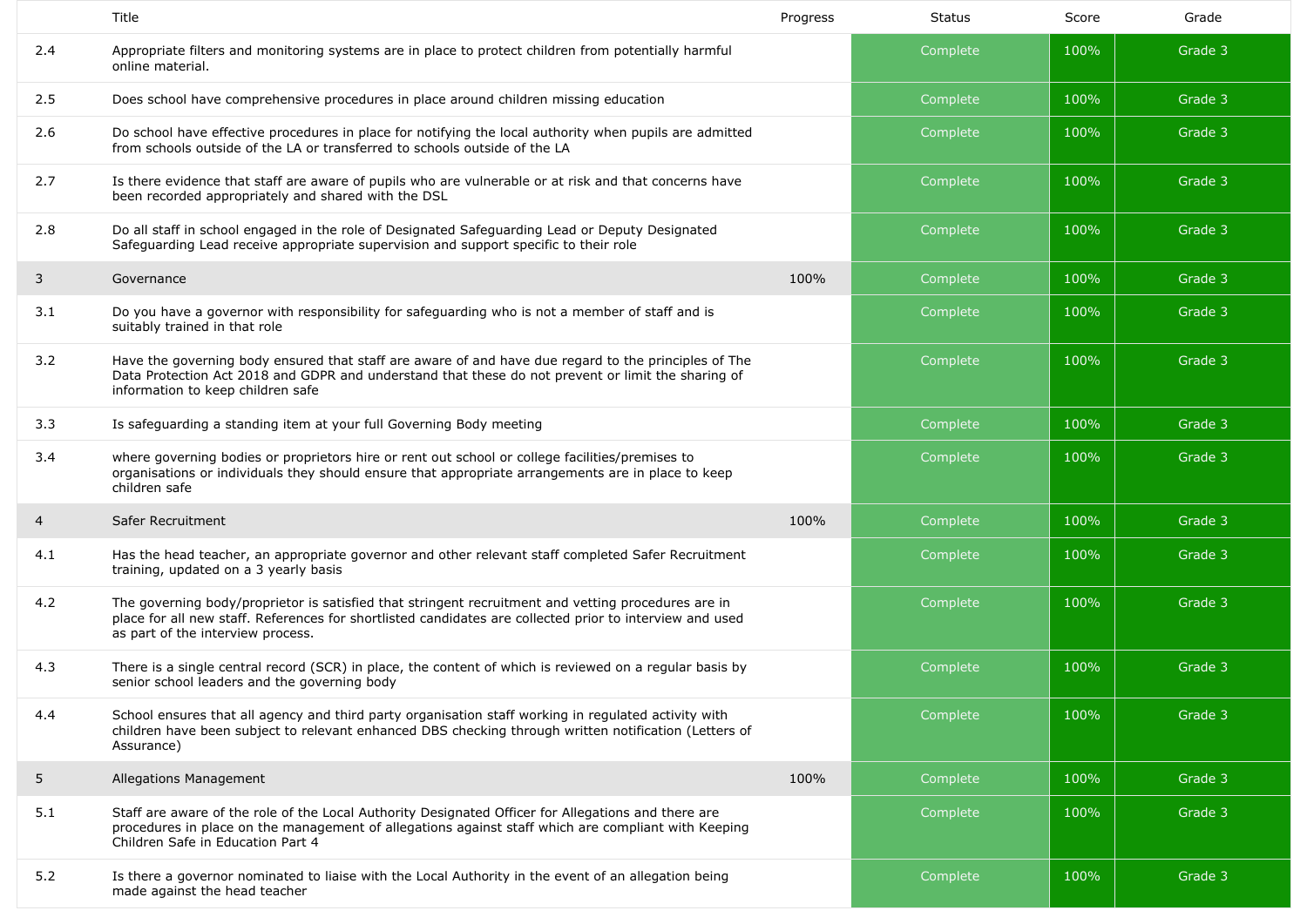|                | Title                                                                                                                                                                                                 | Progress | <b>Status</b> | Score | Grade   |
|----------------|-------------------------------------------------------------------------------------------------------------------------------------------------------------------------------------------------------|----------|---------------|-------|---------|
| 5.3            | Does school have a "whistleblowing" Policy and procedures in place and are they effectively<br>communicated to all staff                                                                              |          | Complete      | 100%  | Grade 3 |
| 6              | Training                                                                                                                                                                                              | 100%     | Complete      | 100%  | Grade 3 |
| 6.1            | Have ALL staff who have regular contact with children in your school received face to face training in<br>Basic Awareness of Child Abuse and Neglect                                                  |          | Complete      | 100%  | Grade 3 |
| $6.2$          | What is the school response to staff who have missed face to face Basic Awareness in Child Abuse and<br>Neglect, Safeguarding in Schools Training                                                     |          | Complete      | 100%  | Grade 3 |
| 6.3            | Have ALL staff read HM Government guidance document - Keeping Children Safe in Education Part 1<br>(and Annex B) and have they signed to confirm acknowledgement of this fact                         |          | Complete      | 100%  | Grade 3 |
| 6.4            | Do ALL staff receive safeguarding updates at least annually in order to provide them with relevant<br>skills and knowledge to safeguard children effectively and how do assess knowledge              |          | Complete      | 100%  | Grade 3 |
| 6.5            | The school has a named designated safeguarding lead who has completed all initial DSL training as<br>recemmended by Kirklees Safeguarding Children Partnership                                        |          | Complete      | 100%  | Grade 3 |
| 6.6            | The School has at least one person holding the role of deputy designated safequarding lead who has<br>completed all initial DSL training as recommended by Kirklees Safeguarding Children Partnership |          | Complete      | 100%  | Grade 3 |
| $\overline{7}$ | Prevent Radicalisation and Extremism                                                                                                                                                                  | 100%     | Complete      | 100%  | Grade 3 |
| 7.1            | Do you have procedures in place to assess the risk of children being drawn into terrorism, including<br>support for extremist ideas that are part of terrorist ideology.                              |          | Complete      | 100%  | Grade 3 |
| 7.2            | Have all staff in your school received appropriate awareness training in Preventing radicalisation and<br>extremism                                                                                   |          | Complete      | 100%  | Grade 3 |
| 8              | Records Management                                                                                                                                                                                    | 100%     | Complete      | 100%  | Grade 3 |
| 8.1            | Do staff record pupil safeguarding concerns in a timely and appropriate manner. Are all records held<br>securely with access by trained staff. Are information sharing agreements followed correctly. |          | Complete      | 100%  | Grade 3 |
| 8.2            | Do school have a clear procedure for the transfer of safeguarding records when a pupil leaves the<br>school                                                                                           |          | Complete      | 100%  | Grade 3 |
| 8.3            | Do you have a question in your admissions process to capture information from a new parent/carer<br>about previously known safeguarding concerns.                                                     |          | Complete      | 100%  | Grade 3 |
| 9              | Attendance, Antibullying and Harassment                                                                                                                                                               | 100%     | Complete      | 100%  | Grade 3 |
| 9.1            | Do you have rigorous systems in place to promptly follow up any absence from school or from lessons<br>and to manage late arrivals at school                                                          |          | Complete      | 100%  | Grade 3 |
| 9.2            | Do school routinely inform the LA when the school/parents de-register their child/ren from the school                                                                                                 |          | Complete      | 100%  | Grade 3 |
| 9.3            | Is your decision making process for de-registering a child from school rigorous and evidenced                                                                                                         |          | Complete      | 100%  | Grade 3 |
| 9.4            | Do you automatically seek attendance information whenever pupils are educated off site                                                                                                                |          | Complete      | 100%  | Grade 3 |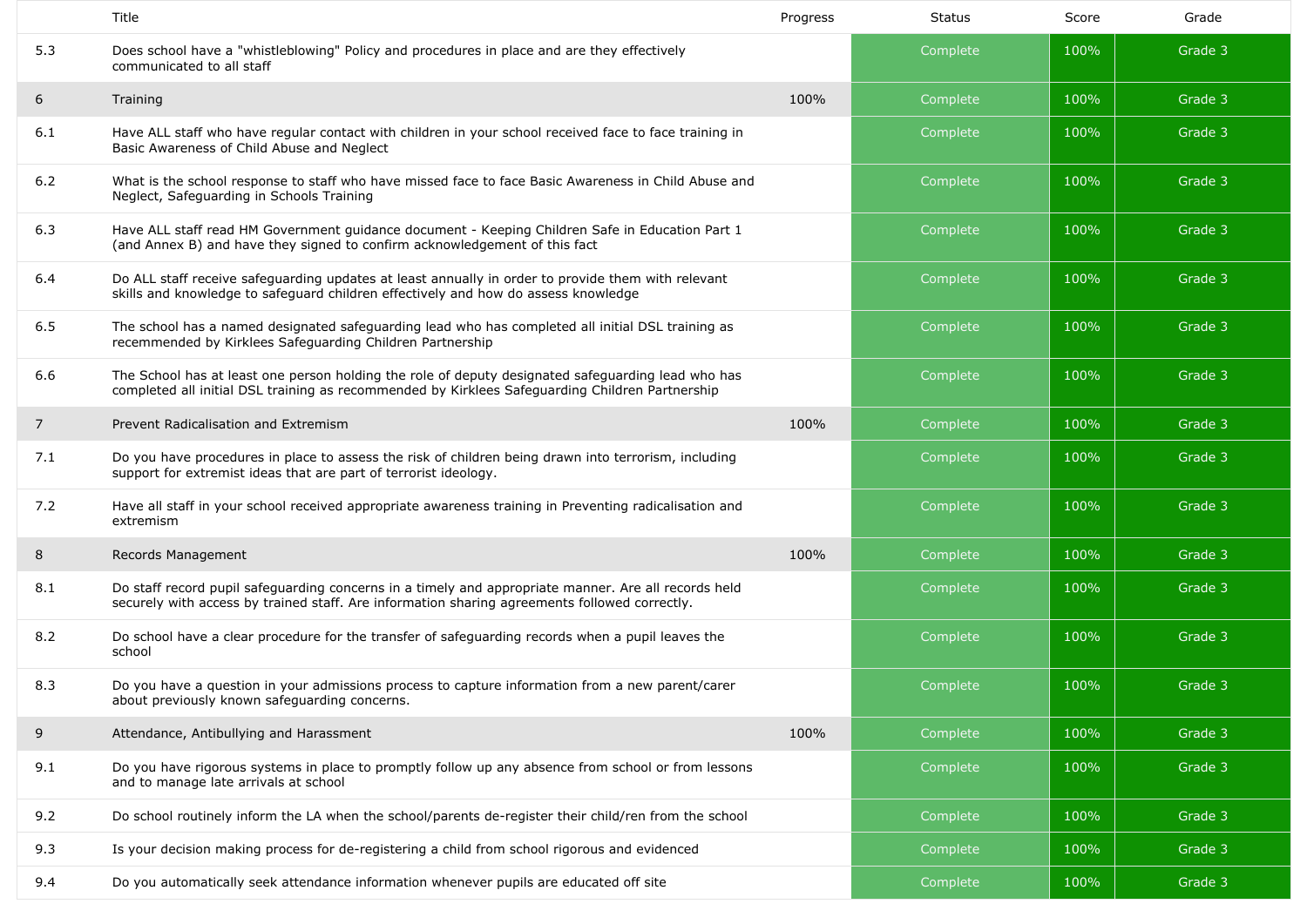|      | Title                                                                                                                                                                                                                          | Progress | <b>Status</b> | Score | Grade      |
|------|--------------------------------------------------------------------------------------------------------------------------------------------------------------------------------------------------------------------------------|----------|---------------|-------|------------|
| 9.5  | All staff can demonstrate a clear knowledge/understanding of the responsibilities and implications of<br>parents/carers electing to home educate their children.                                                               |          | Complete      | 100%  | Grade 3    |
| 9.6  | Do you have systems in place to record and analyse types, rates and patterns of bullying and<br>harrassment                                                                                                                    |          | Complete      | 100%  | Grade 3    |
| 9.7  | All staff including non-teaching staff have an awareness & understanding of the differences between<br>healthy, problematic & harmful behaviours                                                                               |          | Complete      | 100%  | Grade 3    |
| 9.8  | Supporting attendance and children to access education and learning through the covid-19 pandemic                                                                                                                              |          | Complete      | $0\%$ | Not Scored |
| 10   | Child on child sexual violence and sexual harrassment                                                                                                                                                                          | 100%     | Complete      | 100%  | Grade 3    |
| 10.1 | A whole school approach 'it could happen here'                                                                                                                                                                                 |          | Complete      | 100%  | Grade 3    |
| 10.2 | Do school have procedures in place to minimise the risk of peer on peer abuse                                                                                                                                                  |          | Complete      | 100%  | Grade 3    |
| 10.3 | Responding, recording and reporting HSB incidents in schools and colleges                                                                                                                                                      |          | Complete      | 100%  | Grade 3    |
| 10.4 | High-quality training for Designated Leads and teachers delivering RSHE                                                                                                                                                        |          | Complete      | 100%  | Grade 3    |
| 10.5 | A carefully sequenced RSHE curriculum, based on the Department for Education's (DfE's) statutory<br>guidance, that specifically includes sexual harassment and sexual violence, including online.                              |          | Complete      | 100%  | Grade 3    |
| 10.6 | Working closely with LSPs in the area where the school or college is located so they are aware of the<br>range of support available to children and young people who are victims or who perpetrate harmful<br>sexual behaviour |          | Complete      | 100%  | Grade 3    |
| 11   | Inter- Agency working                                                                                                                                                                                                          | 100%     | Complete      | 100%  | Grade 3    |
| 11.1 | Governing Bodies recognise the pivotal role the school has to play in multi-agency safeguarding<br>arrangements in line with statutory guidance Working Together to Safeguard Children                                         |          | Complete      | 100%  | Grade 3    |
| 11.2 | Do school have effective systems in place for referring safeguarding concerns to children's social care<br>Duty and Advice Team                                                                                                |          | Complete      | 100%  | Grade 3    |
| 11.3 | Do school have an understanding of contextual safeguarding                                                                                                                                                                     |          | Complete      | 100%  | Grade 3    |
| 11.4 | Do school recognise individual pupils who would benefit from timely intervention through the early<br>support process.                                                                                                         |          | Complete      | 100%  | Grade 3    |
| 11.5 | Child Protection Conferences, Core Groups and Strategy meetings - Do school ensure minimum<br>standards have been met in respect of staff attendance, preparation and submission of the school<br>report to the conference.    |          | Complete      | 100%  | Grade 3    |
| 11.6 | How effective is the process in school to ensure designated safeguarding leads can receive and act on<br>the information provided before 9.00am.                                                                               |          | Complete      | 100%  | Grade 3    |
| 12   | Safeguarding Vulnerable Children Statistical Data                                                                                                                                                                              | 100%     | Complete      | 100%  | Grade 3    |
| 12.1 | In the previous 12 months how many pupils have been identified as requiring a Child Protection Plan<br>(section 47)                                                                                                            |          | Complete      | $0\%$ | Not Scored |